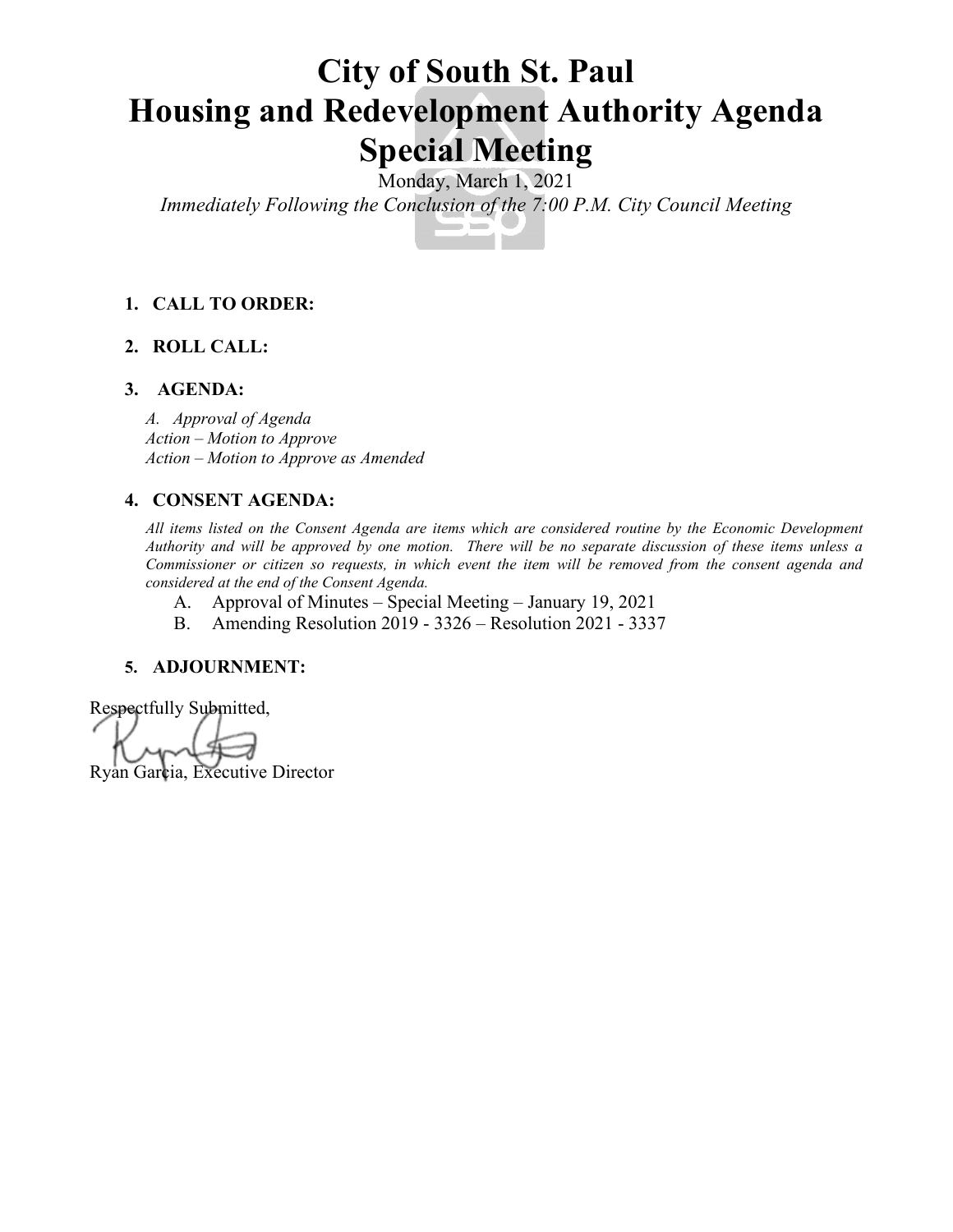#### HOUSING AND REDEVELOPMENT AUTHORITY OF THE CITY OF SOUTH ST. PAUL

# BOARD OF COMMISSIONERS MINUTES SPECIAL MEETING JANUARY 19, 2021

The Special Meeting of the Housing and Redevelopment Authority of the City of South St. Paul was held on January 19, 2021 in the South St. Paul City Council Chambers, and was also open via WebEx, pursuant to **Minn. Stat. 13D.021**. Chairperson Seaberg called the meeting to order at 6:45 P.M.

The following Commissioners were present: Sharon Dewey, Pam Bakken, Todd Podgorski, Jimmy Francis, Lori Hansen, Joe Kaliszewski and Chair Tom Seaberg.

Staff was represented by: Executive Director Ryan Garcia, Joel Hanson, City Administrator, Renee Schmitt, Deputy City Clerk, and Tim Kuntz, City Attorney.

APPROVAL OF AGENDA

It was moved by Commissioner Francis and seconded by Commissioner Dewey to approve the agenda as presented. Motion carried.

CONSENT AGENDA

It was moved by Commissioner Kaliszewski and seconded by Commissioner Dewey to approve the Consent Agenda as follows:

- A. Approval of Minutes Special Meeting December 21, 2020
- B. Rescinding, terminating, and releasing encumbrances related to "The Yards" project Resolution 2021 - 3335

Motion carried 7 ayes / 0 Nays

#### PUBLIC HEARINGS

A. Approval of Conveyance of the Grandview Park Property (Dakota County PID #36-80100-03- 239) to the City of South St. Paul – Resolution 2021 - 3336.

Chair Seaberg opened the public hearing at 6:47 P.M.

Mr. Garcia reported that title work in relation to the private development project at the northwest corner of Concord Exchange North and Grand Avenue revealed that the HRA was fee owner in title to a parcel of land extending from Grandview Park down the bluff to the north end of the development site. The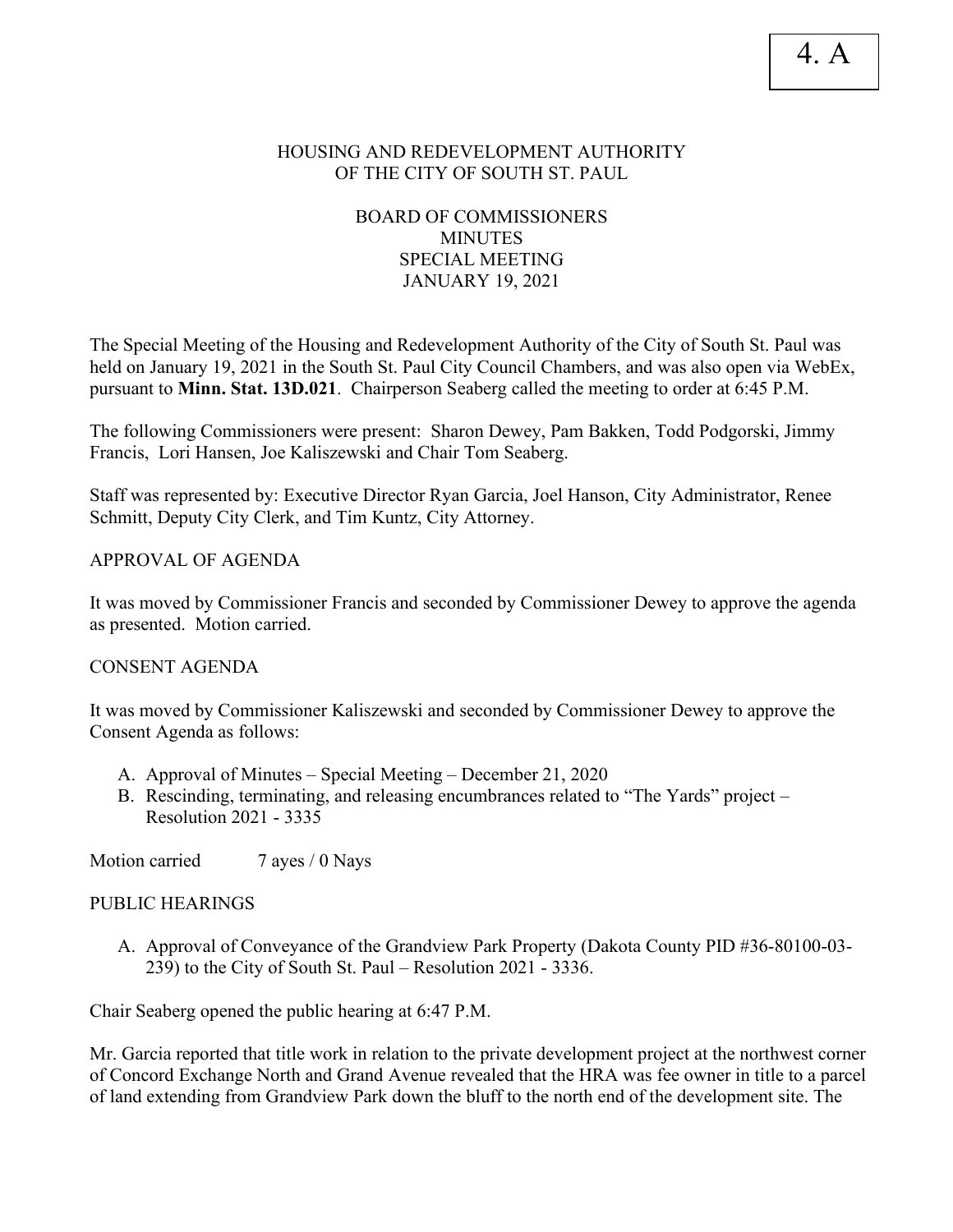HRA Special Meeting Minutes January 19, 2021 Page 2 of 2

Grandview Park property should be owned by the City of South St. Paul and in subsequent action the small parcel within the proposed redevelopment site would be conveyed to the EDA and Developer.

No members of the public spoke at the hearing and it was closed by Chairperson Seaberg.

It was moved by Commissioner Dewey and seconded by Commissioner Hansen to adopt Resolution No. 20-3336 approving the conveyance of Property to the City of South St. Paul.

Motion carried 7 ayes / 0 Nays

# ADJOURNMENT

There being no further business to come before the Board it was moved by Commissioner Kaliszewski and seconded by Commissioner Bakken to adjourn. Chairperson Seaberg declared the meeting adjourned at 6:51 PM.

Respectfully submitted,

Joe Kaliszewski, Secretary Tom Seaberg, Chairperson

Dated: \_\_\_\_\_\_\_\_\_\_\_\_\_\_\_\_\_\_\_\_\_\_\_\_\_\_\_\_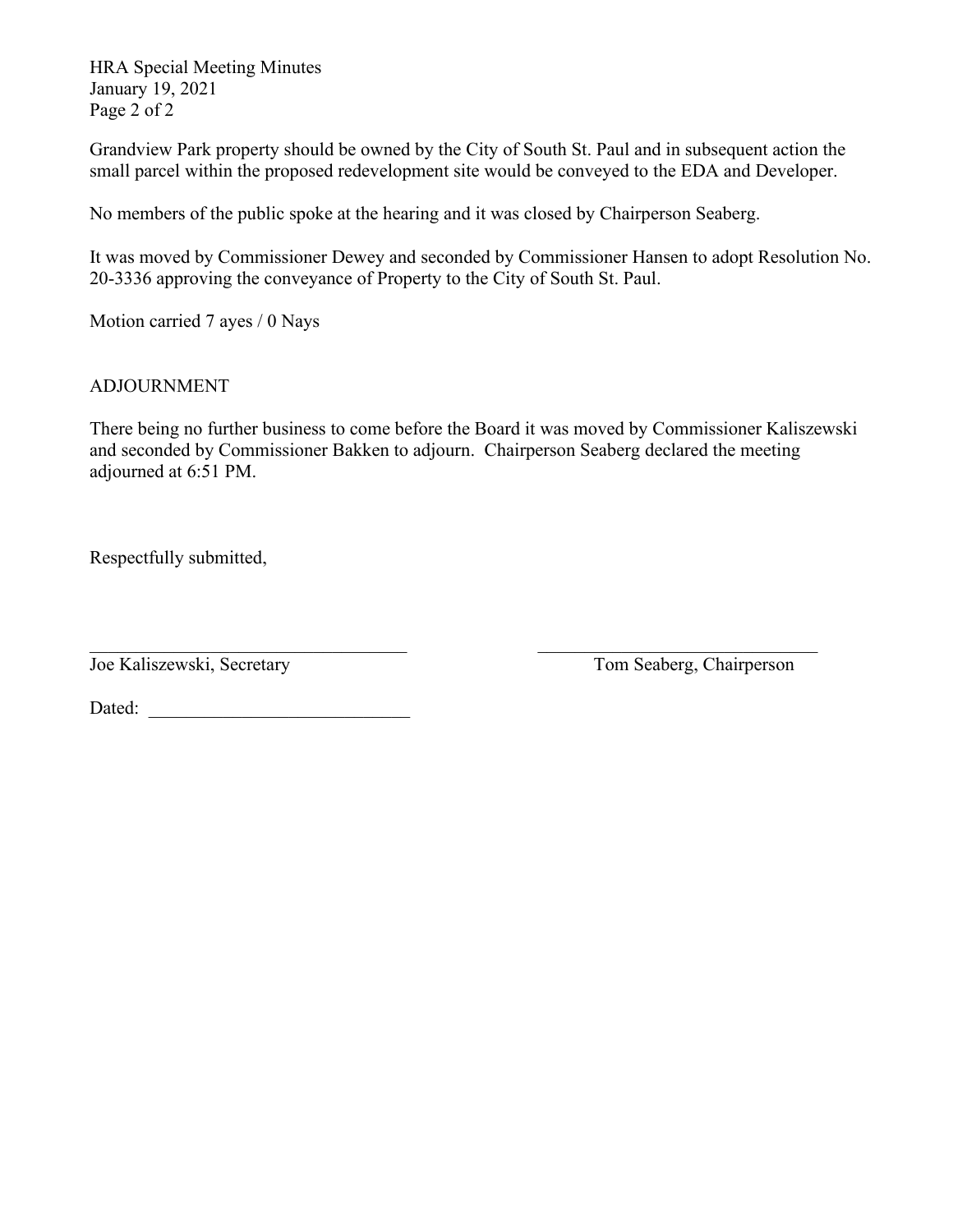

# **Agenda Item: Amending Resolution 2019 - 3326 – Resolution 2021 - 3337**

**Action to be considered:** Through consent, motion to approve Resolution 2021-3337.

#### **Overview:**

In the course of conducting title research related to "The Yards" development, the Title Company and Developer's attorney have raised several objections to title that need to be addressed prior to closing. One issue has to do with MHFA financing for the John Carroll building and associated loan documents showing up on Torrens Certificates for one or more of the parcels being conveyed for "the Yards". MHFA has requested that the signatories for the HRA be updated to reflect the current president and secretary of the Board, so that loan documents can be amended and these encumbrances can be lifted from the Development Property. Resolution 2021 – 3337 helps to clarifies this issue.

**Source of Funds:** N/A

**ATTACHMENTS:** Resolution 2021-3337 Resolution 2019 - 3326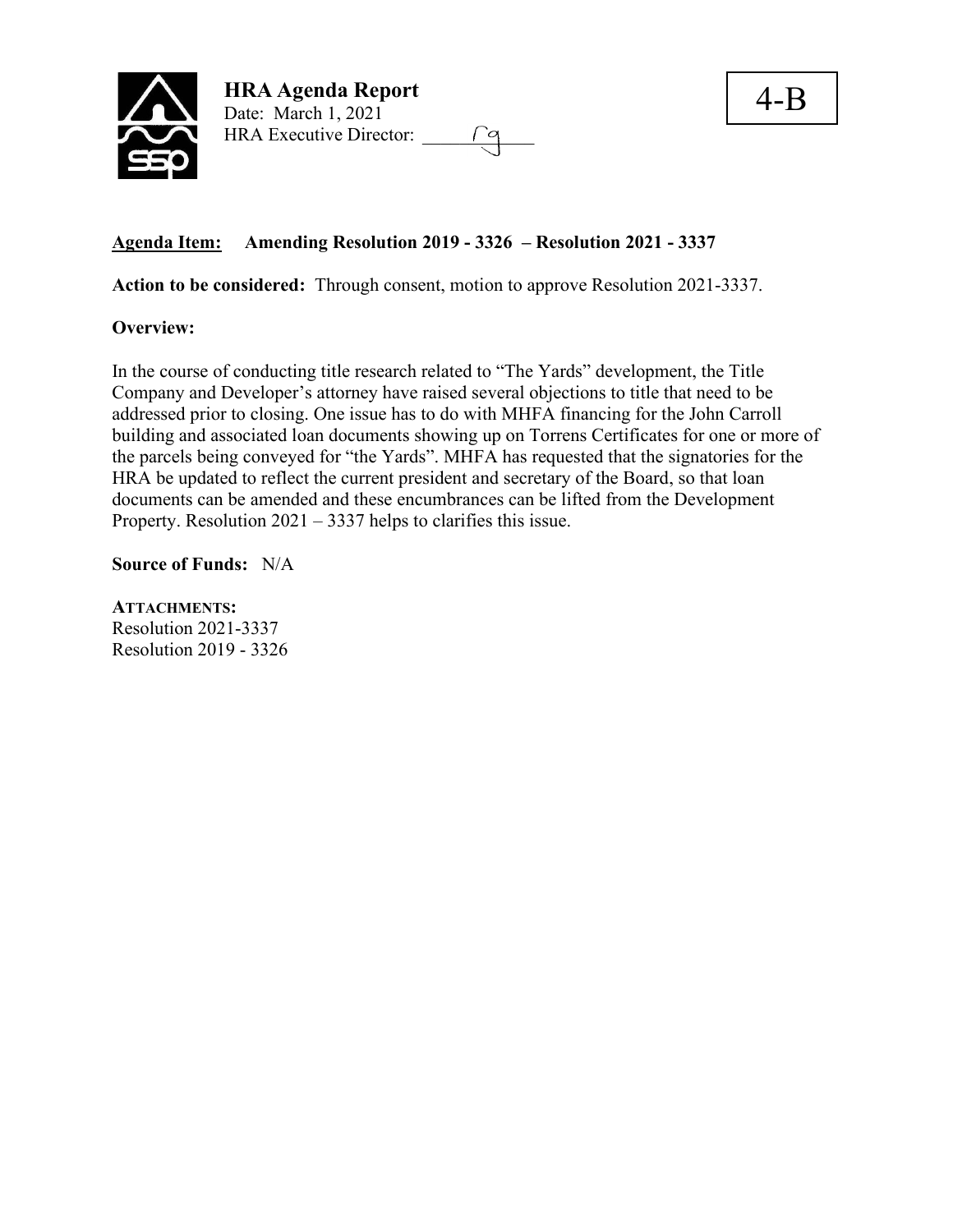#### **HOUSING AND REDEVELOPMENT AUTHORITY OF THE CITY OF SOUTH ST. PAUL DAKOTA COUNTY, MINNESOTA**

#### **RESOLUTION NO. 2021-3337**

#### **AMENDING RESOLUTION NO. 2019-3326**

**WHEREAS**, the Housing and Redevelopment Authority of the City of South St. Paul, Minnesota ("HRA") at a meeting of its Board of Commissioners (the "Board") held on March 4, 2019 did adopt Resolution No. 2019-3326, which resolution authorized the borrowing of funds from the Minnesota Housing Finance Agency ("MHFA") through the Publicly Owned Housing Program – Public Housing ("POHP-PH"); and

**WHEREAS**, Resolution No. 2019-3326 authorized Lori Hansen or William Flatley, then Chairperson and Secretary of the Board, respectively, to execute all such further agreements, assignments, statements, instruments, certificates, and documents related to such borrowing; and

**WHEREAS**, the HRA has submitted a Request for Action (the "RFA") to MHFA, specifically to correct an error in the Legal Description for the Property that is benefitted and mortgaged by the MHFA; and

**WHEREAS**, since the passage of Resolution No. 2019-3326, the Board has held an Election of Officers which has resulted in neither Lori Hansen nor William Flatley retaining their respective offices.

**NOW, THEREFORE, BE IT RESOLVED** by the Housing and Redevelopment Authority in and for the City of South St. Paul, Minnesota that Thomas Q. Seaberg, Chairperson and Joe Kaliszewski, Secretary at the time of this Resolution's passage, of its Board of Commissioners are hereby authorized and directed on behalf of the HRA at any time and from time to time hereafter to execute and deliver any and all documents, agreements, assignments, statements, instruments, and certificates and to do or cause to be done all such other and further acts and things as such Officer may determine to be necessary or advisable under or in connection with such borrowing.

| Moved by:    | Commissioner  |
|--------------|---------------|
| Seconded by: | Commissioner  |
|              | March 1, 2021 |

| Aves<br>Г | <b>Nays</b> |
|-----------|-------------|
|-----------|-------------|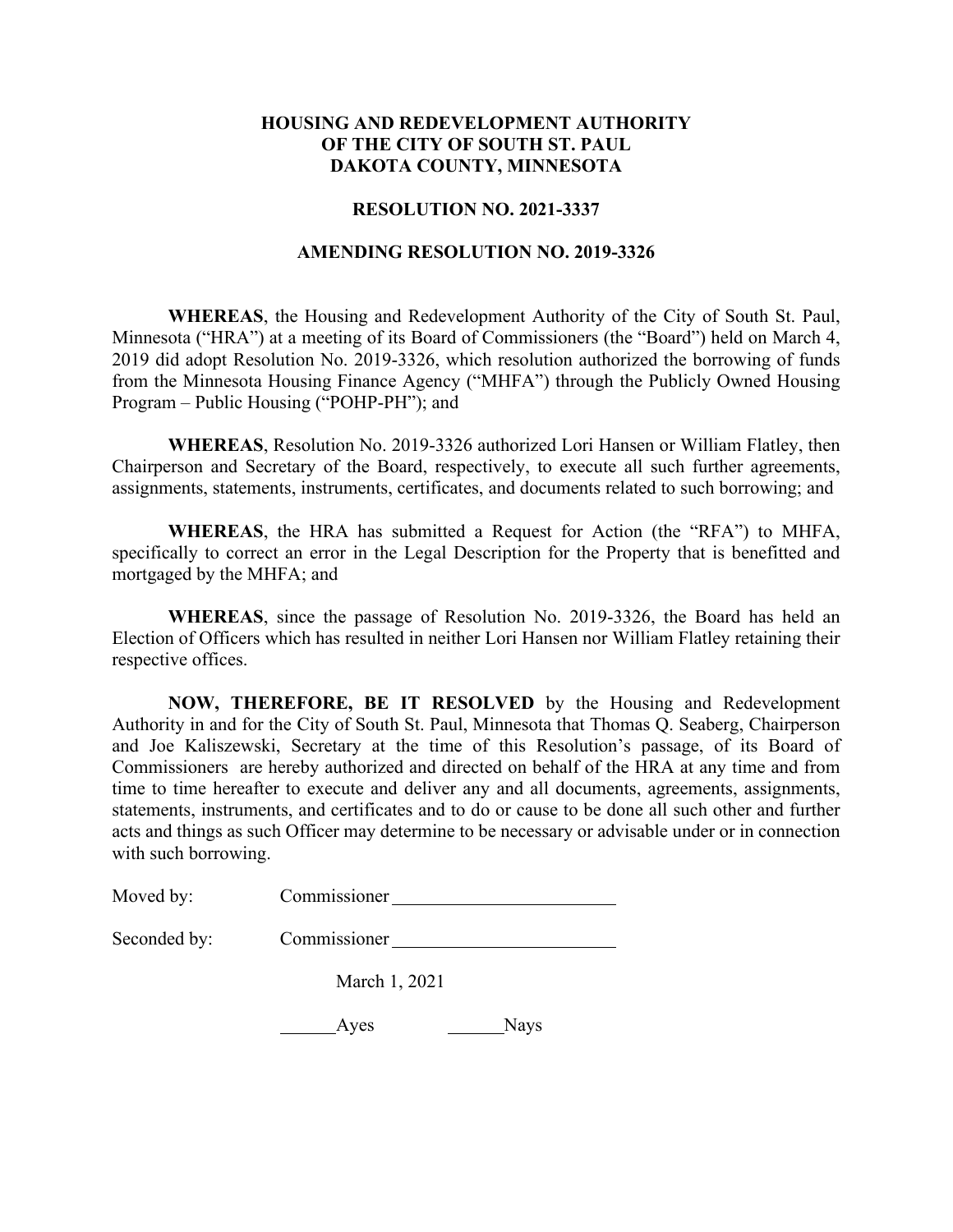#### **CERTIFIED COPY OF RESOLUTIONS ADOPTED BY THE MEMBERS OF**

#### The Housing and Redevelopment Authority of the City of South St. Paul, Minnesota

#### RESOLUTION NO. 2019-3326

**I HEREBY CERTIFY** that I am the duly elected Secretary and keeper of the records of Housing and Redevelopment Authority of the City of South St. Paul, a public body corporate and *politic* (the "HRA"), that the following is a true and correct copy of Resolutions duly and unanimously adopted by all of the members of the HRA on *March 4*, 2019, all of the members being present and constituting a quorum for the transaction of business; further, that such meeting was called in compliance with all applicable laws and the by-law requirements of the HRA; that such Resolutions do not conflict with any by-law of the HRA nor have such Resolutions been in any way altered, amended or repealed and are in full force and effect, unrevoked and unrescinded as of this day, and have been entered upon the regular Minute Book of the HRA, as of the aforementioned date, and that the members of the HRA have, and at the time of adoption of such Resolution, had, full power and lawful authority to adopt such Resolutions and to confer the powers thereby granted to the officer(s) therein named who has (have) full power and lawful authority to exercise the same:

WHEREAS, on this 4th day of March, 2019 there has been presented to this meeting of the members of this HRA a proposal for the HRA to borrow from the Minnesota Housing Finance Agency, a public body corporate and politic of the State of Minnesota, 400 Wabasha Street North, Suite 400, St. Paul, MN 55102-1109 (the "Agency") a sum not to exceed five hundred ninety-five thousand five hundred eighty Dollars (\$595,580) to finance the acquisition or construction or rehabilitation of a housing development to be known as *John Carroll Apartments* which borrowing shall be evidenced by the Loan Repayment Agreement and Mortgage (the "Repayment Agreement") covering the personal property owned by the HRA and located at 300 Grand Avenue West in Dakota County, Minnesota, and more fully described in Exhibit A attached hereto and made a part hereof (the "Property"); further the proposed form of Repayment Agreement, Construction Loan Agreement, General Obligation Bonds Declaration, and Declaration of Covenants, Conditions, and Restrictions (the "Agency Documents"); further the proposed forms of the Agency Documents have been presented to the members of this HRA;

WHEREAS, it is also necessary that the HRA enter into a Construction Contract with Larson Elevator Company, a Minnesota Corporation, in connection with such borrowing;

NOW, THEREFORE, Be it Resolved by the members of the HRA, that the HRA be and it hereby is authorized to borrow the funds referred to hereinabove from the Agency; and

11/29/2018

 $\mathbf{I}$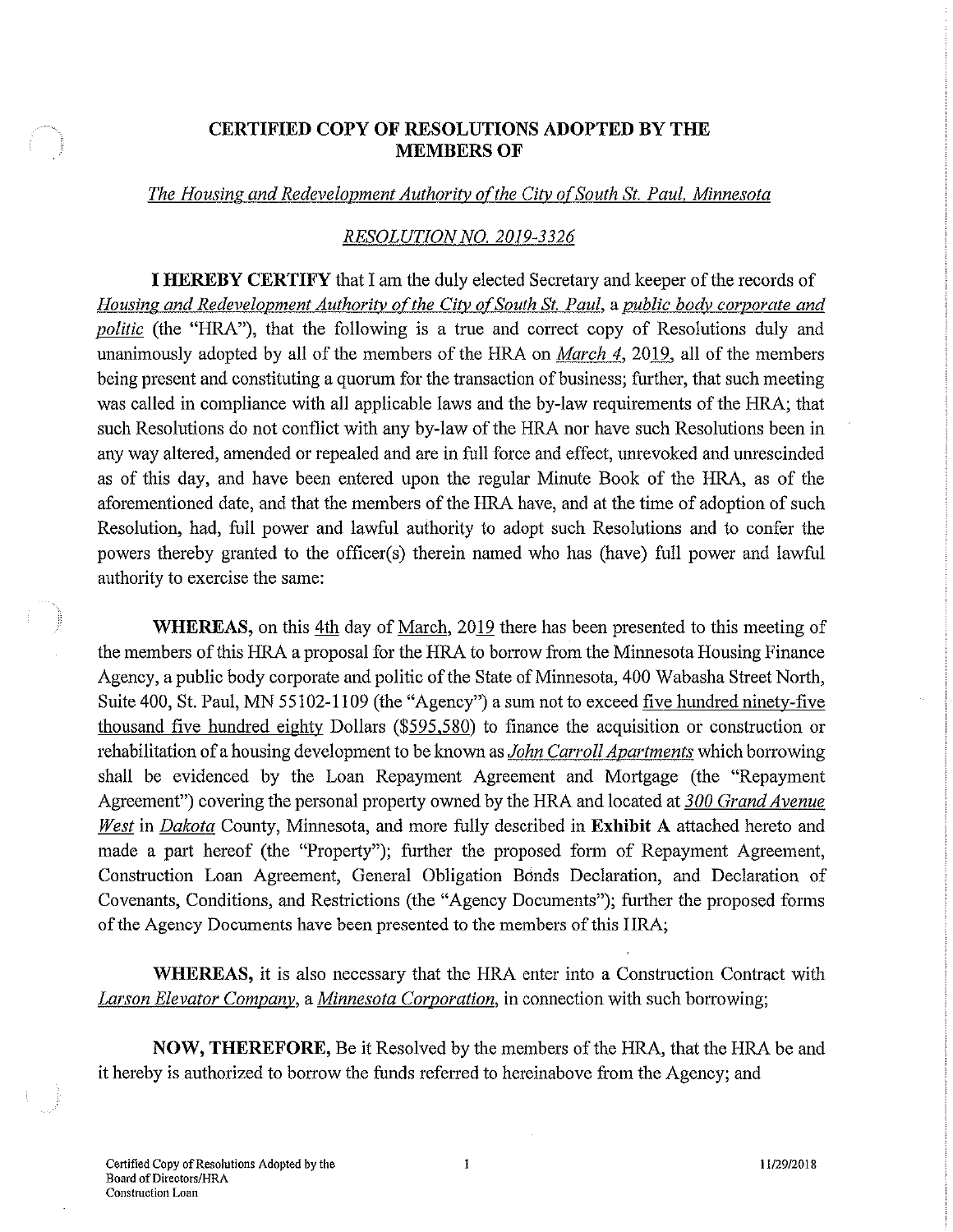BE IT FURTHER RESOLVED, that Lori Hansen, Chairperson, of the HRA or William Flatley, Secretary of the HRA be and they hereby are authorized and directed on behalf of the HRA at any time and from time to time hereafter and without further action by or authority or direction from the members of the HRA, to execute and deliver or cause to be executed and delivered those documents referred to hereinabove, and all such other further agreements, assignments, statements, instruments, certificates and documents and to do or cause to be done all such other and further acts and things as such Officers may determine to be necessary or advisable under or in connection with such borrowing, and that the execution by such Officers of any such agreement, assignment, statement, instrument, certificate or document, or the doing of any such act or thing, shall be conclusive evidence of their determination in that respect, including, but not limited to, the execution of any and all agreements with the Agency for the extension of the time of payment for the aforesaid loan or any part thereof; and

BE IT FURTHER RESOLVED, that the Agency be and it hereby is authorized to rely on the continuing force and effect of these Resolutions, until receipt by the Commissioner of the Agency at its principal office of notice in writing from the HRA of any amendments or alterations thereof.

 $20/7$ 

**ATTEST:** 

Secretary

Edic Q. Kle

Marc

Dated:

(Seal)